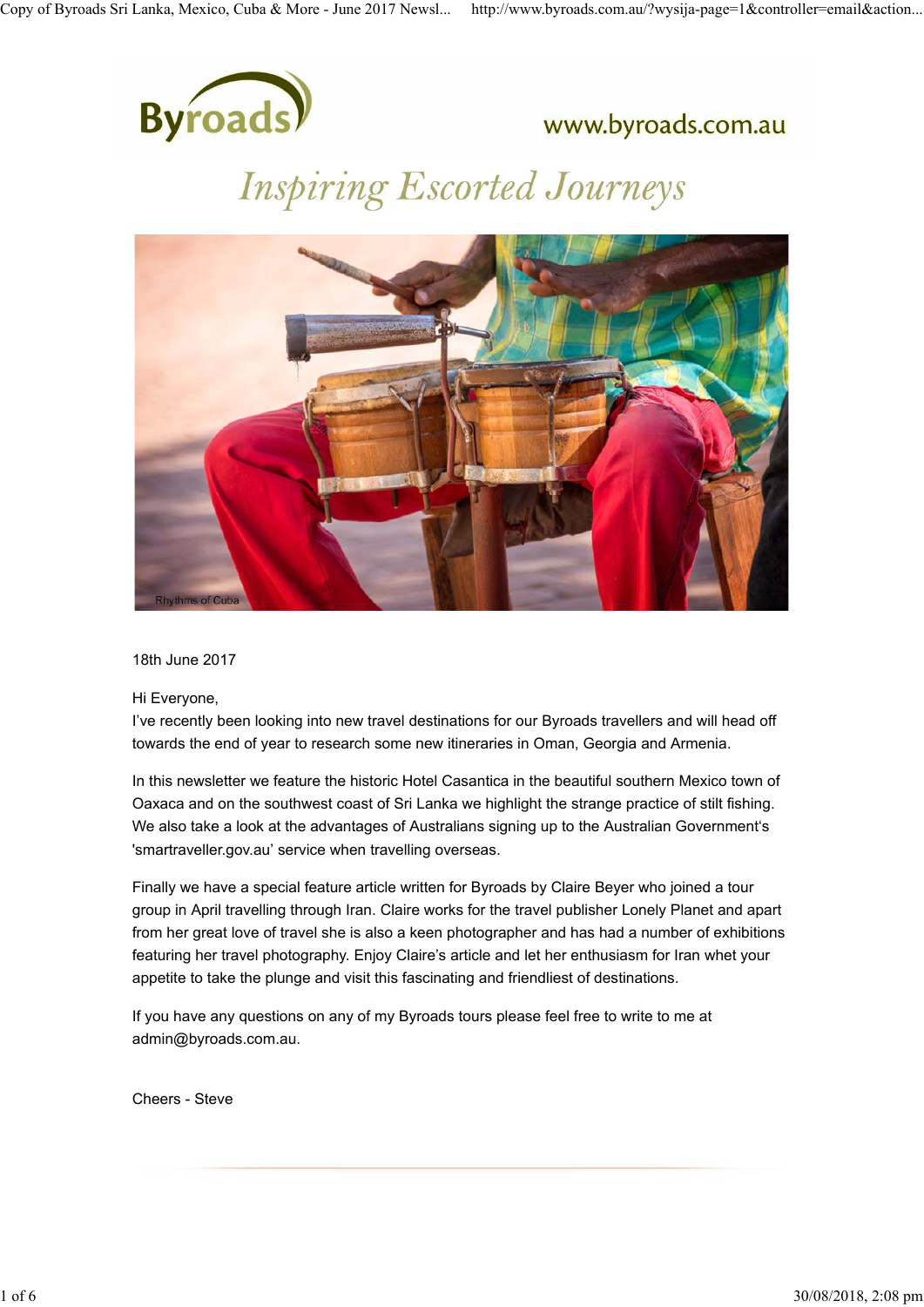#### **Sri Lanka's Stilt Fishermen**

Along sections of the south west coast of Sri Lanka, out beyond the breakers, fishermen can be seen perched on a single stilt and crossbar made from almond wood, casting their fishing poles. Stilt fishing is generally carried out during the movement of the tide at sunrise, noon and sunset with the successful catch including such fish as the spotted herring and small mackerel.

The practice of stilt fishing started in Sri Lanka during the food shortages of World War II. With the beaches crowded by fishermen some entrepreneurial Sri Lankans decided to move off the shore and erected stilts into the fish rich coral reefs. Perched up to 2 metres above the water, away from the more crowded shore, the art of stilt fishing soon flourished.

Unfortunately the 2004 Tsunami devastated the Sri Lankan fishing industry and these days it is not uncommon for the fishermen to have to obtain supplementary work in order to make a living. It is possible that the art of pole fishing could disappear completely in the future. In fact there are some fishermen who find it more lucrative to pose for photographs taken by fascinated visitors to the region. Serious stilt fishing normally halts during the monsoon season when fish stocks are lower and is most commonly seen between the towns of Unawatuna and Weligama.

The Byroads 'Secrets of Sri Lanka' tour visit the coastal area around Galle where the art of stilt fishing can still be seen. The 13 day tour commences in Colombo on the 15th of March 2018.



#### **Byroads Featured Accommodation - Hotel Casantica - Oaxaca, Mexico**

Our feature hotel this newsletter is the historic Hotel Casantica in the beautiful southern Mexican city of Oaxaca. Our Byroads 15 days 'Mexico & the Yucatan' tour spends two nights here. It starts in Mexico City on the 2nd February 2018.

Housed in an historical 16th century building located in the centre of Oaxaca the hotel was originally a convent of the Franciscan nuns of the Virgin Mary. This atmospheric hotel evokes the colonial charm of a bygone era. Situated around two small courtyards the hotel has recently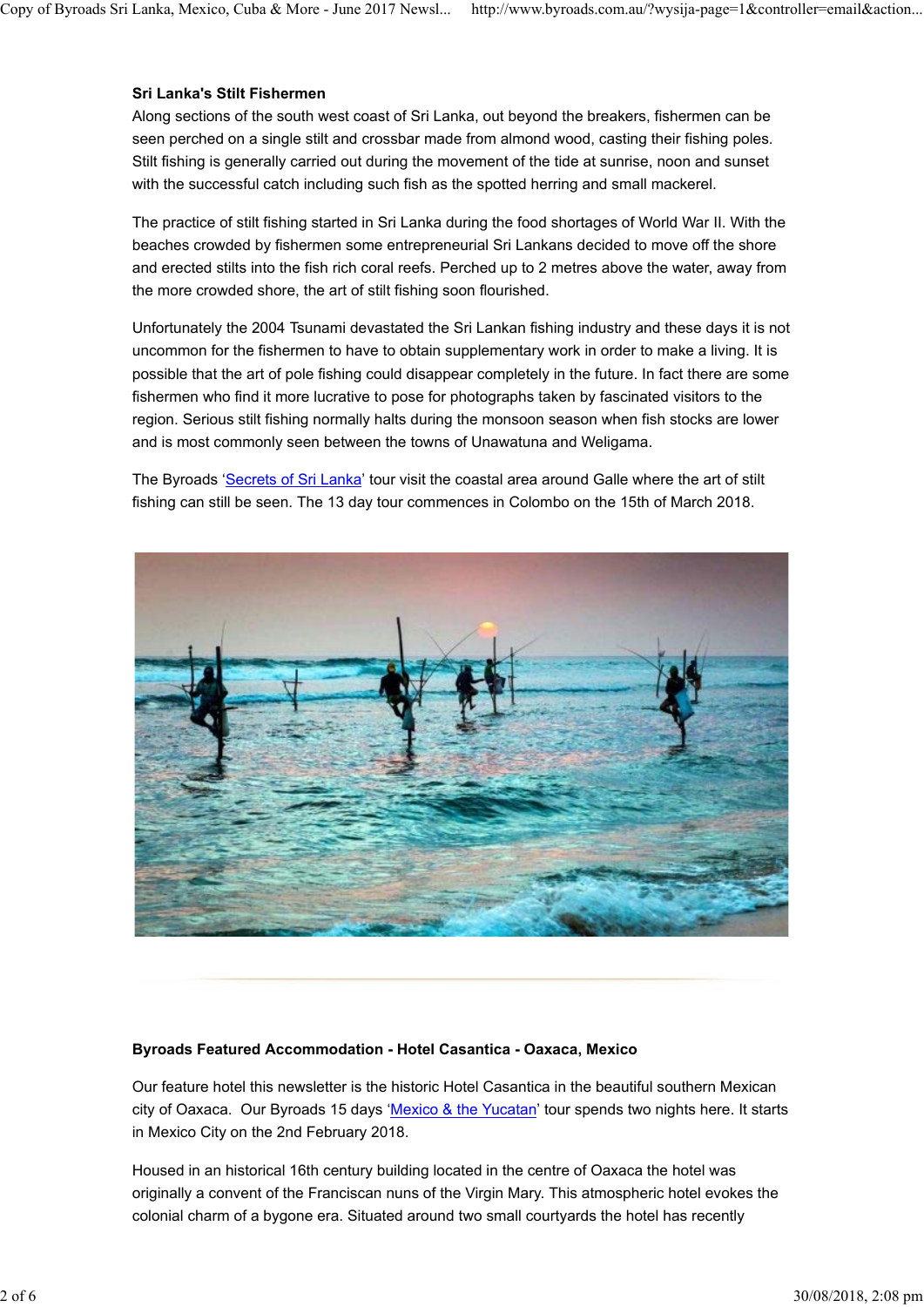undergone a renovation with the addition of a swimming pool, perfect for relaxing in after a day out exploring. Being a former convent the bed rooms are not large however they are charming, clean and comfortable. The hotel also has an excellent restaurant located in what was once the convent's chapel.

Perhaps the most impressive feature of the hotel is its location. Casantica sits in the very heart of the historical centre and is within walking distance to everything Oaxaca has to offer including the main museums, galleries, theatres, cafes and the best restaurants in town.





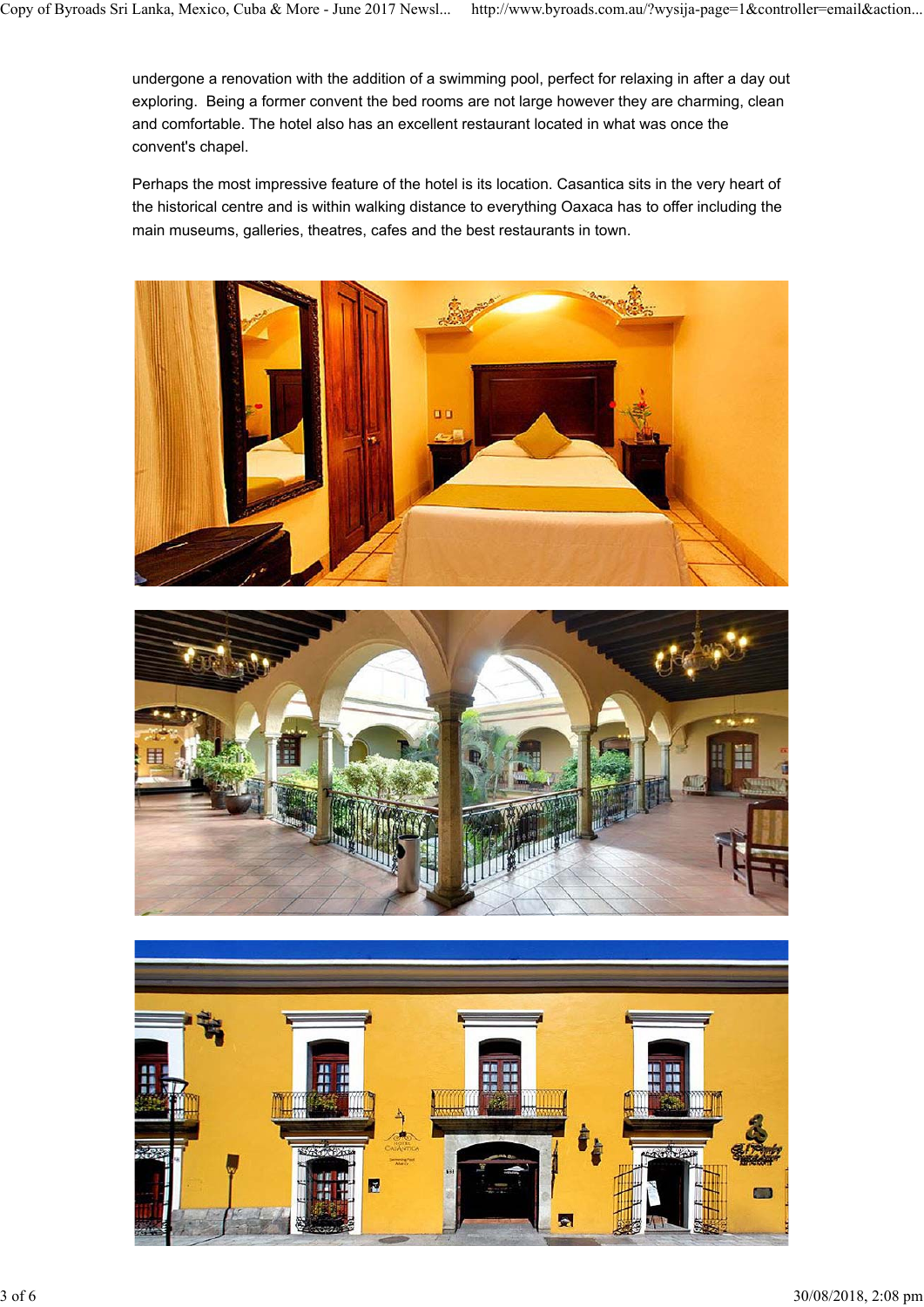#### **Incredible Iran - by Claire Beyer**

When I told people I was about to head to Iran the reactions were varied. From absolute envy and excitement to, and mainly, looks of alarm and cries of, are you crazy?! Luckily I had known a couple of people who had travelled there recently and had nothing but wonderful things to say about the destination so I was not deterred. I'm so glad I wasn't, as it turned out to be one of the most interesting and truly memorable travels experiences I've had to date. Iran is, in a word, magical.

I travelled with a couple of girlfriends as part of a small group in April of this year. I had been told that the Iranian people were some of the friendliest you could encounter but nothing prepared me for just how welcoming and friendly they were. Walking down the busy streets of Tehran on our first day we were greeted with, welcome to Iran! I hope you enjoy our country! It became the norm for people to greet us and stop to chat. Curious about where we were from, what we thought of their country and hopeful that we would enjoy our stay. Iranians are nothing but proud of their Persian heritage and rightly so.

Iran has 21 listed UNESCO World Heritage sites but many more on the considered list. Standing amongst the magnificent ruins of Persepolis was a definite highlight and a reminder of just how sophisticated and artistically advanced the ancient Persians were. A visit to any of the bazars showcases perfectly how this artistry has continued as well with beautiful handwoven rugs, block printed cloth, ceramics and hand painted tiles all on show to tempt you. The antique bazar in Kashan in particular was an incredible assault on the senses and we happily got lost wandering its historic alleys.

From royal cities to pre-Islamic Zoroastrianism fire temples, beautifully designed gardens to silk road caravanserais', the richness of Iran's history is what makes it such an incredible travel experience. That and the warmness of Persian hospitality. I cannot wait to return.

The 15 Days Byroads '**Persia Unveiled**' trips start in Tehran on the 23rd of October 2017 and on the 22nd of October 2018.

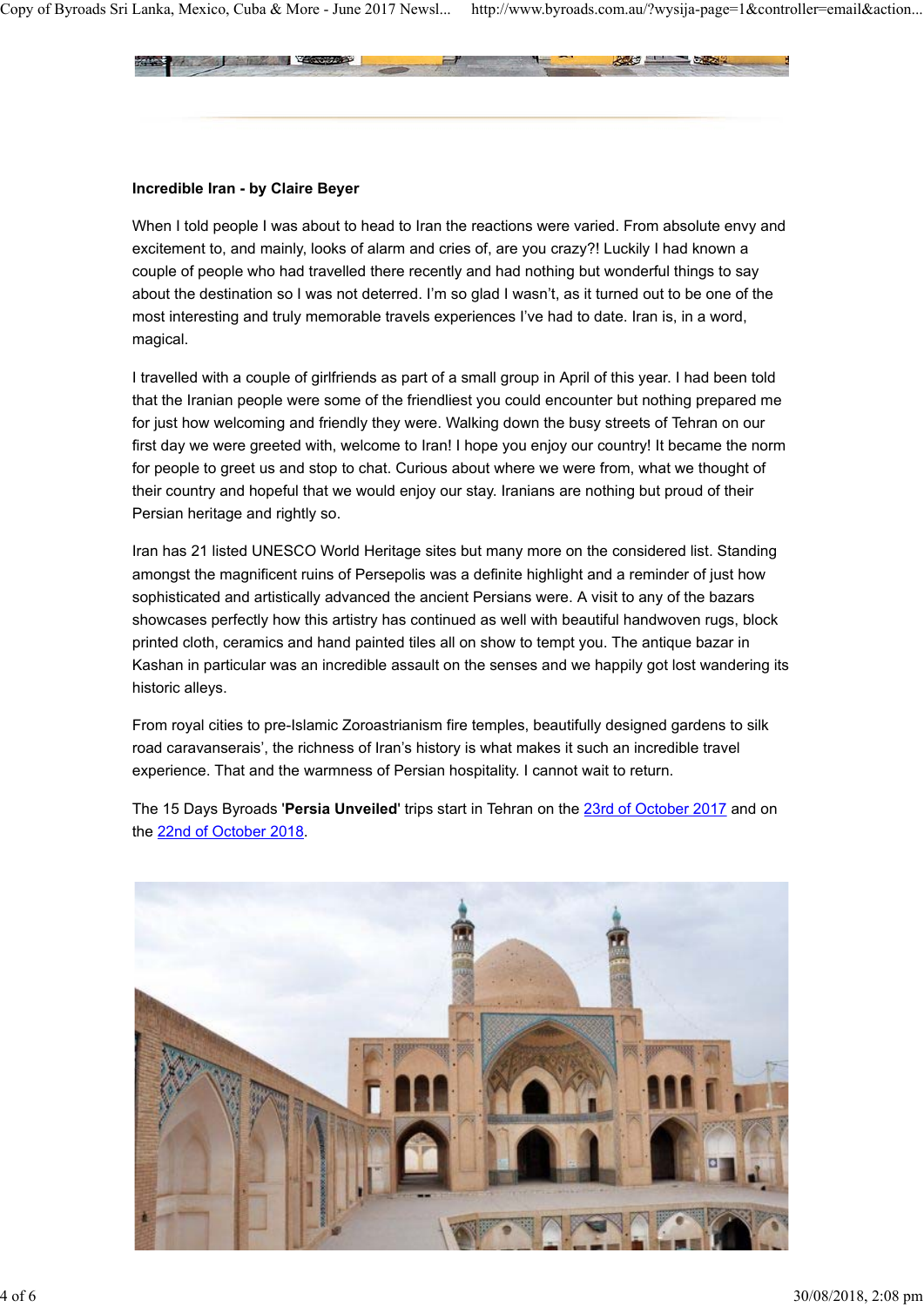

#### **Be a 'Smartraveller'**

Most Australians know the importance of taking out good travel insurance when they head off overseas and in fact it is a requirement for anybody who travels with Byroads. Many travellers